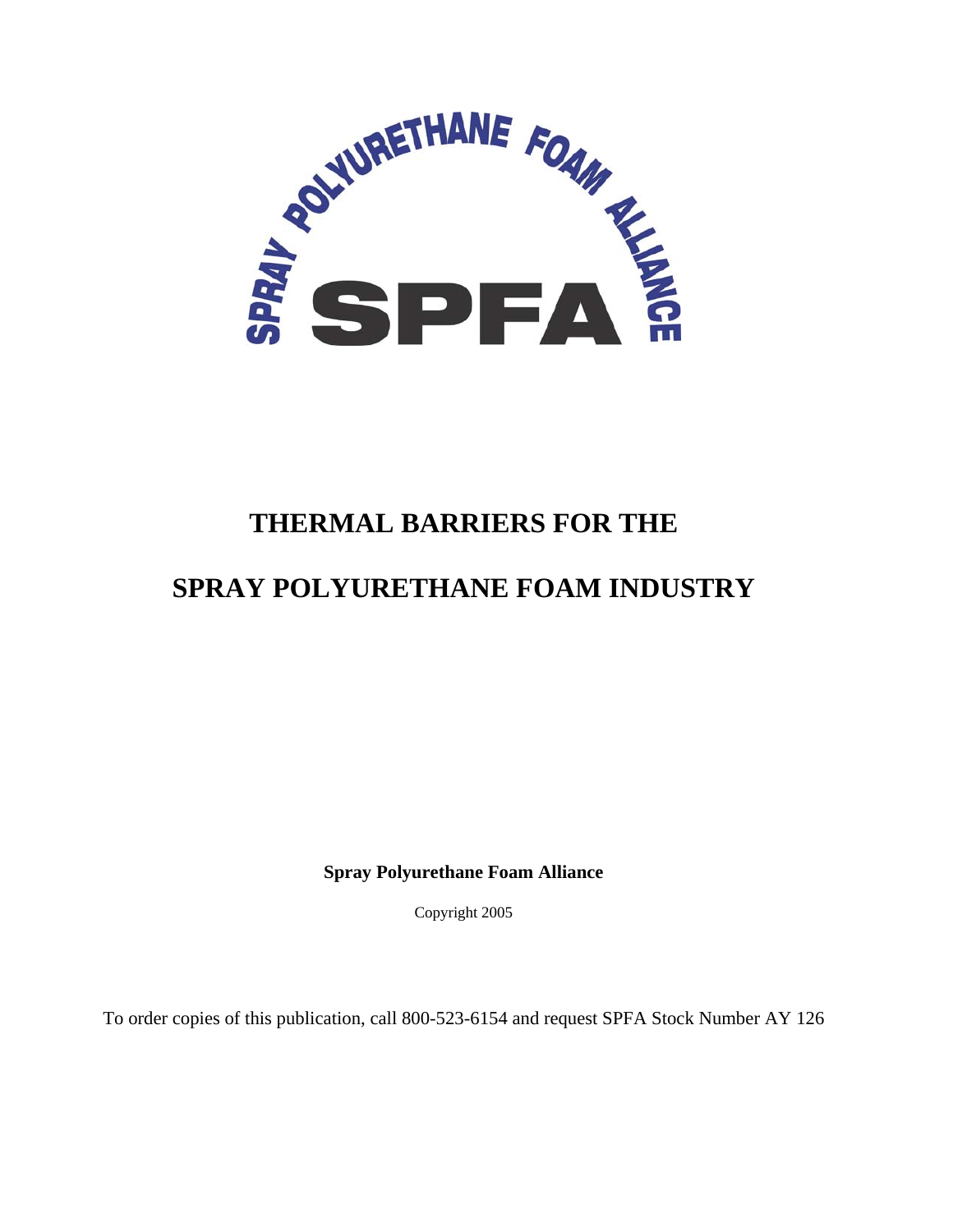# **TECHNICAL COMMITTEE**

## **MISSION STATEMENT**

The mission of the Technical Committee is to provide a wide range of technical service to the Spray Polyurethane Foam Industry such as, but not limited to:

- 1. Review existing documents and serve as a clearing house to endure the "Continuity of Value" of technical information published by SPFA and others concerning the products and services to the SPF industry;
- 2. Review, research, develop and issue documents concerning new products, systems and services and;
- 3. To identify, explore, develop and communicate an understanding of technical issues facing the SPF industry.

### **COMMITTEE MEMBERS**

**Roger Morrison, Chairman**  North Carolina Foam Industries

**Mary Bogdan**  Honeywell

**Bob Braun**  Dow Chemical

**John Courier**  Equipment & Coatings Technology

**John Hatfield** Penta Engineering Group, Inc.

**Dan Hensley**  Hensley Coating Inc.

**Tim Leonard**  ERSystems

**David Lewis** Coastal Coatings Inc.

**Roger Lock**  Mactec Engineering & **Consulting** 

**Jack Moore**  West Roofing Systems, Inc.

**Bruce Schenke**  BASF

**Irene Schwechler**  Gaco Western, Inc.

**Chuck Skalski**  Gaco Western, Inc.

**Larry Smiley**  Poly-Tek.

Robert Smith Invista

**John Stahl**  Preferred Solutions, Inc.

**Jay Zhang**  Convenience Products

# *AD HOC MEMBERS:*

**Laverne Dalgleish CUFCA** 

**Scott Brown**  BaySystems North America LLC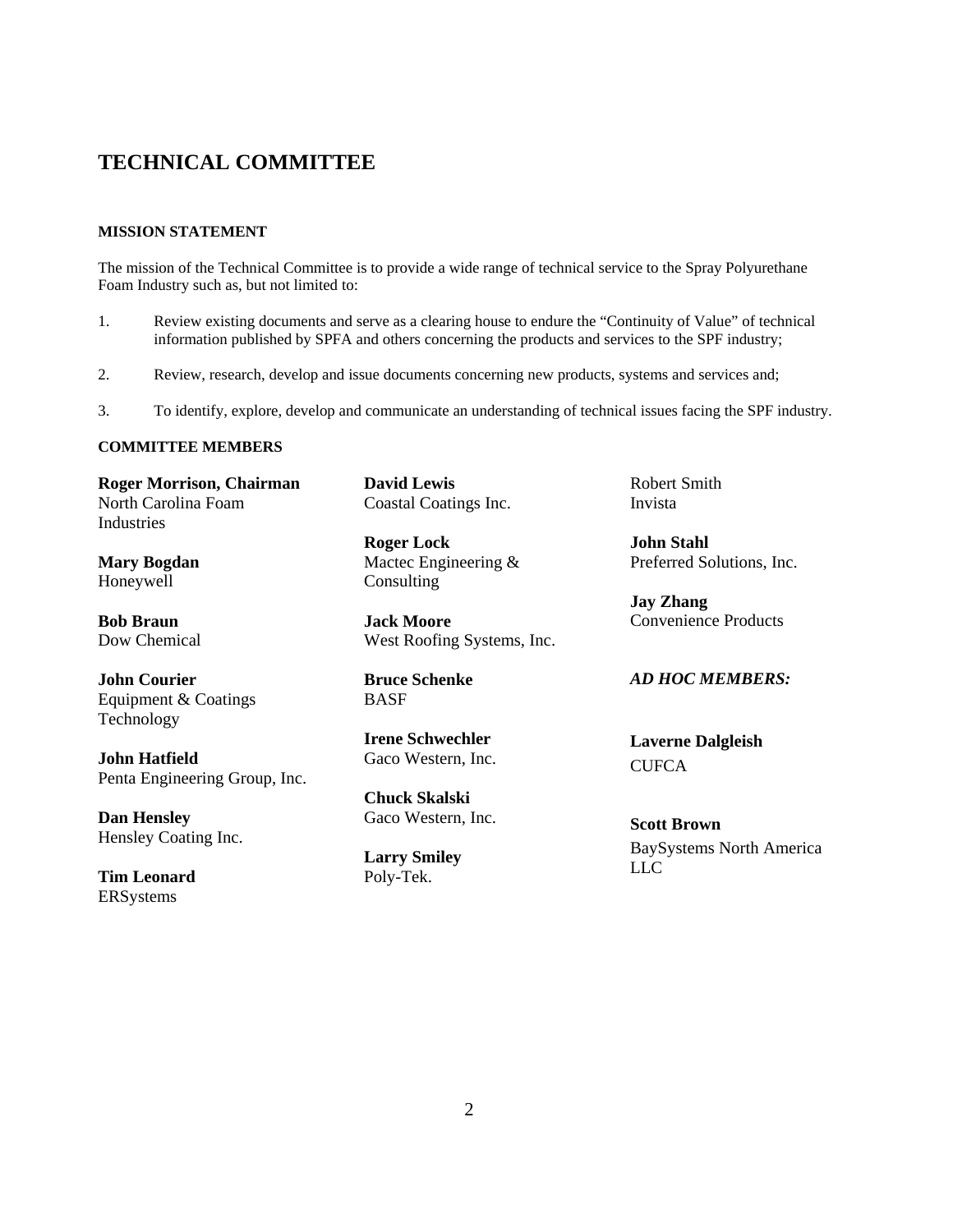# **THERMAL BARRIERS FOR THE SPRAY POLYURETHANE FOAM INDUSTRY**

## **POLICY STATEMENT**

**It is the policy and recommendation of the Spray Polyurethane Foam Alliance that all interior applied spray polyurethane foams receive a thermal barrier as soon as possible after the initial application, except when specifically approved by a building code authority based on fire tests specific to the application.** 

## **What Is A Thermal Barrier?**

A thermal barrier is a material, applied between spray polyurethane foam (SPF) and interior spaces designed to slow the temperature rise of the SPF during a fire situation, and to delay the SPF's involvement in a fire. A building code definition of an approved thermal barrier is one which is equal in fire resistance to  $12.7 \text{ mm } (1/2 \text{ inch})$  gypsum board. Such thermal barriers limit the temperature rise of the underlying SPF to not more than  $121^{\circ}C(250^{\circ}F)$  after 15 minutes of fire exposure complying with the standard time temperature curve of ASTM E 119 (Test Methods for Fire Tests of Building Construction Materials). Thermal barriers meeting this criterion are termed a "15-minute thermal barrier" or classified as having an "index of 15."

Under specific conditions, the ASTM E 119 fifteen-minute requirement can be waived if approved by building code authorities on the basis of full scale, diversified fire testing representing actual end uses. Many materials which are not "15-minute thermal barriers" per ASTM E 119 have earned various building code acceptances for use as thermal barriers over SPF based on diversified fire testing. Such test methods include:

#### UL 1715 Fire Test of Interior Finish Material

#### UL 1040 Insulated Wall Construction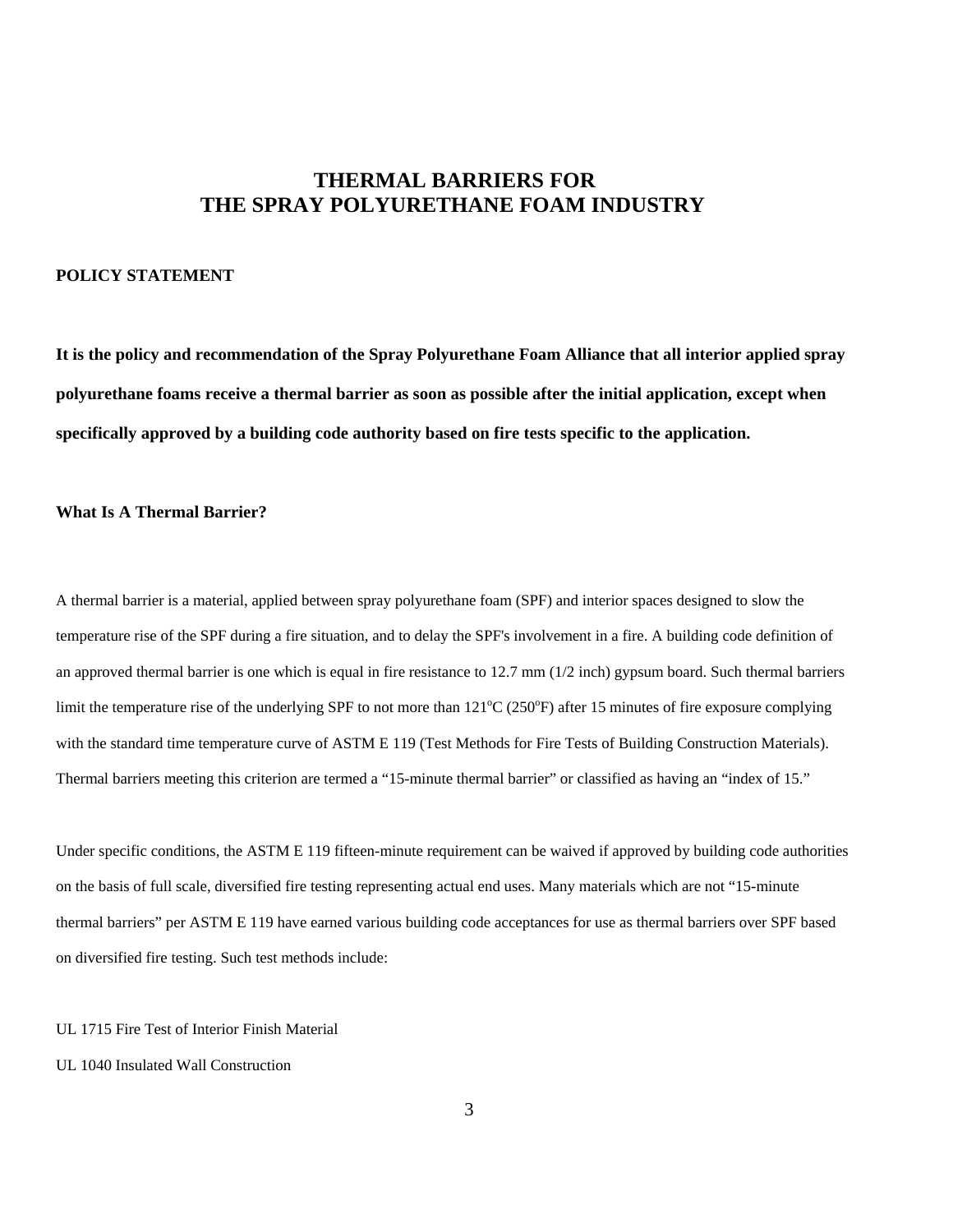FM 4880 Building Corner Fire Test

UBC 26-3 Room Fire Test Standard for Interior of Foam Plastic Systems

#### **What is an Ignition Barrier?**

Model building codes allow an exception to the thermal barrier requirement in attics and crawlspaces where entry is made only for the service of utilities. SPF in these spaces must be "protected against ignition by 38 mm (1.5 inch) mineral fiber insulation; 6.4 mm (0.25 inch) wood structural panel, particle board, or hardboard; 9.5 mm (0.375 inch) gypsum wallboard; corrosion resistant steel have a base metal thickness of 0.4 mm (0.016 inch); or other approved material installed in such a manner that the foam plastic insulation is not exposed." [2003 IBC, Section 2603.4.1.6]

Such materials are commonly called "ignition barriers." Ignition barriers do not afford as high a degree of protection from fire as thermal barriers but are considered acceptable for attic and crawlspaces where entry is limited. Building code authorities may accept alternative ignition barrier materials based on full scale, diversified tests such as SwRI® Test Procedure 99-02 Crawl Space Fire Test.

#### **Where Is A Thermal Barrier Needed?**

All model building codes require a building code approved thermal barrier on the habitable side of a structure between the interior of the structure and the polyurethane foam. SPF should not be applied to the interior of a building without an approved thermal barrier as defined by the applicable building code. A thermal barrier is not normally required for SPF applied on the exterior of the structure (i.e., roof insulation).

Building codes may exclude the installation of a thermal barrier over certain applications of SPF. Review the specific code requirements on a case-by-case basis.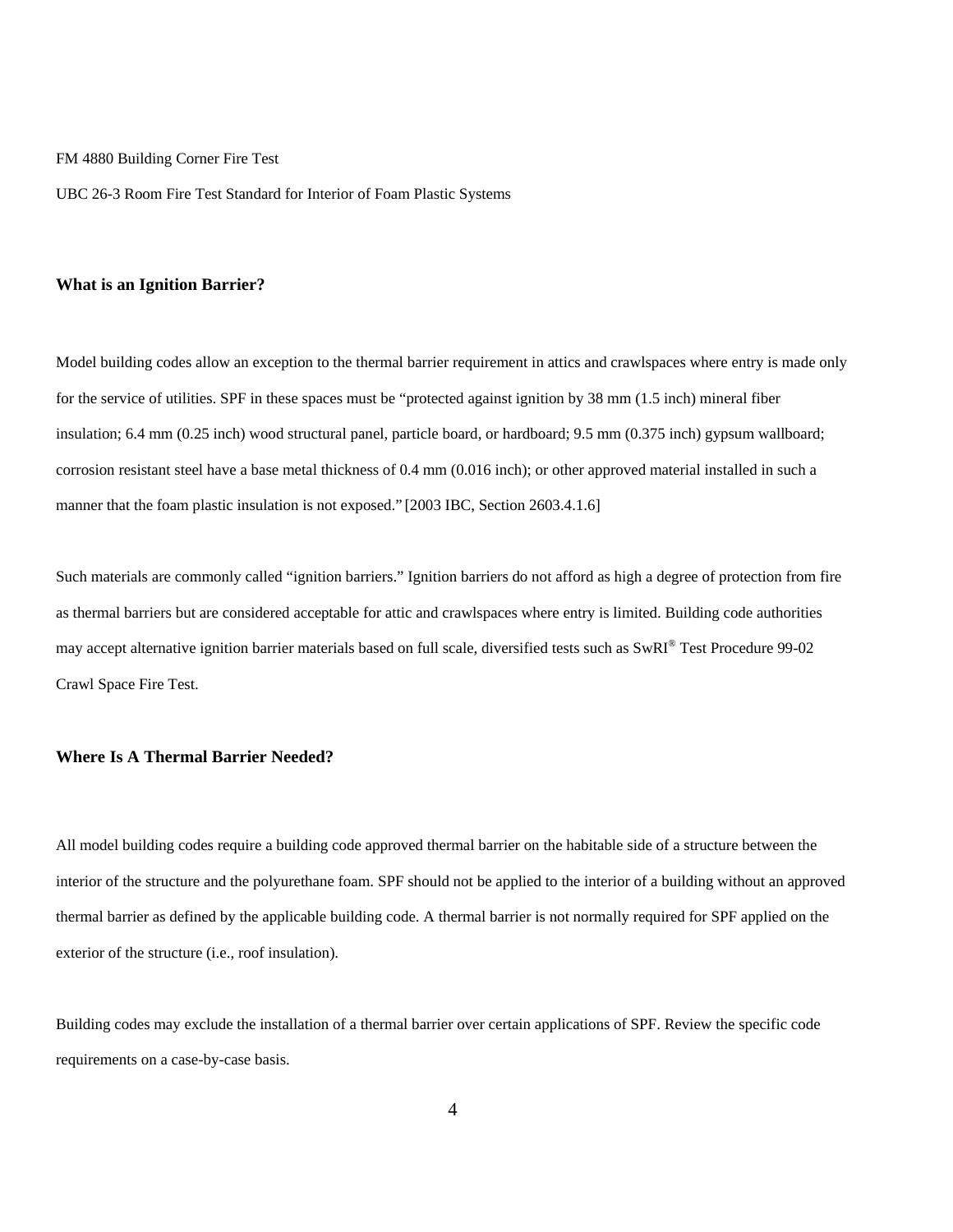#### **Why Do Codes Require Thermal Barriers?**

**SPF, like most other organic materials, is combustible. SPFs are formulated with flame retardants to decrease the flame spread as measured by ASTM E 84 (Standard Test Method for Surface Burning Characteristics of Building Materials) and other tests. However, these flame spread indexes are used solely to measure and describe properties of products in response to heat and flame under controlled laboratory conditions. The numerical flame spread indexes are not intended to reflect hazards presented by SPFs or any other material under actual fire conditions.**

When exposed to fire sources, such as trash fires, welding arcs, cutting torches, or red-hot metal, unprotected SPF in interior situations may ignite resulting in a flash fire. The burning will be brief, forming a layer of less flammable surface char. This initial burning produces combustible gases and black smoke. In confined interiors, combustible gases can accumulate and ignite resulting in flashover, a dangerous fire situation. Under these conditions, additional foam or other combustibles can become involved in the fire giving off additional combustible gases and feeding the fire. If the heat and gases are not dissipated and the temperature of the SPF rises above approximately  $379^{\circ}C(700^{\circ}F)$ , the surface char will no longer be able to protect the SPF and the SPF will fuel the fire as it degrades under these extreme temperatures. Most SPF fires will involve other flammable materials, however, in a limited number of situations, when other flammable materials are not involved, SPF fires tend to be flash fires of relatively short duration.

Codes require thermal barriers for interiors to reduce the risk of a flash fire and to extend the time at which the foam would reach its auto ignition temperature should a fire originate from other sources.

(**Note:** These fire scenarios depend on the accumulation of combustible gases. Exterior applications of SPF, such as roof systems, where combustible gases can dissipate, are less likely to become involved in flash fires and are treated differently under the building codes.)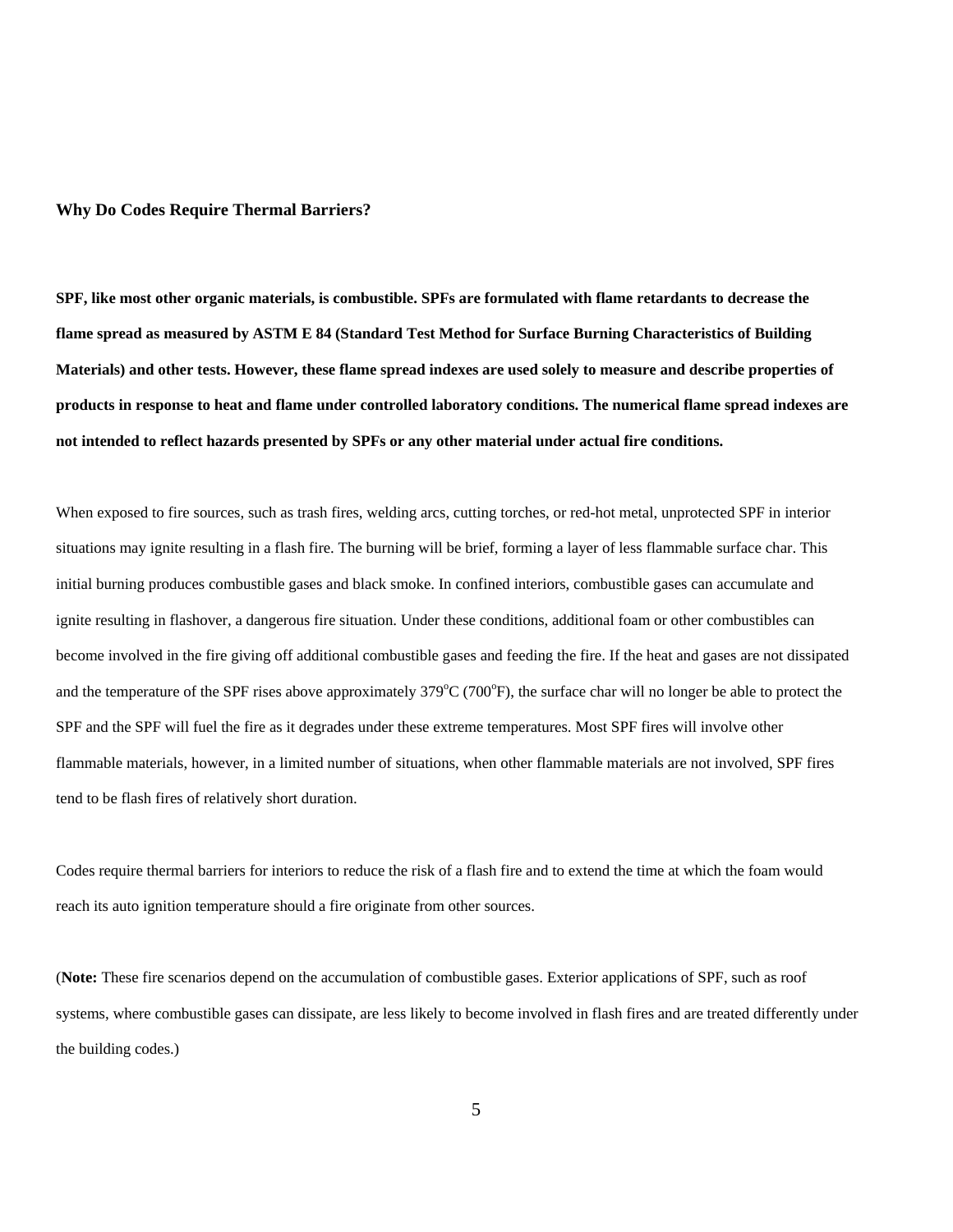#### **Selection of Thermal Barriers**

Many types of thermal barriers are available on the market today including but not limited to:

- 1. Gypsum wallboard
- 2. Spray applied cementitious materials
- 3. Spray applied cellulose materials
- 4. Portland cement plaster
- 5. Various proprietary materials

The thermal barrier should have a currently valid building code evaluation report that lists a report number and effective dates. In some cases, a local building code official will allow the use of a thermal barrier which has been tested to the satisfaction of the official but is not yet evaluated by a code evaluation service.

Generally accepted diversified fire tests for building assemblies include:

- \* UL 1715 Fire Test of Interior Finish Material
- \* UL 1040 Insulated Wall Construction
- \* FM 4880 Building Corner Fire Test
- \* U.B.C. Standard 26-3 Room Fire Test Standard for Interior of Foam Plastic Systems.

**Caution:** Just because a material is advertised as a "thermal barrier" or and "ignition barrier" does not mean that it has been approved by a code agency or a local code official. Ask for test data and code body approvals, listings, or other written indications of acceptability under the code to be sure that the product selected offers the fire protection that the code demands.